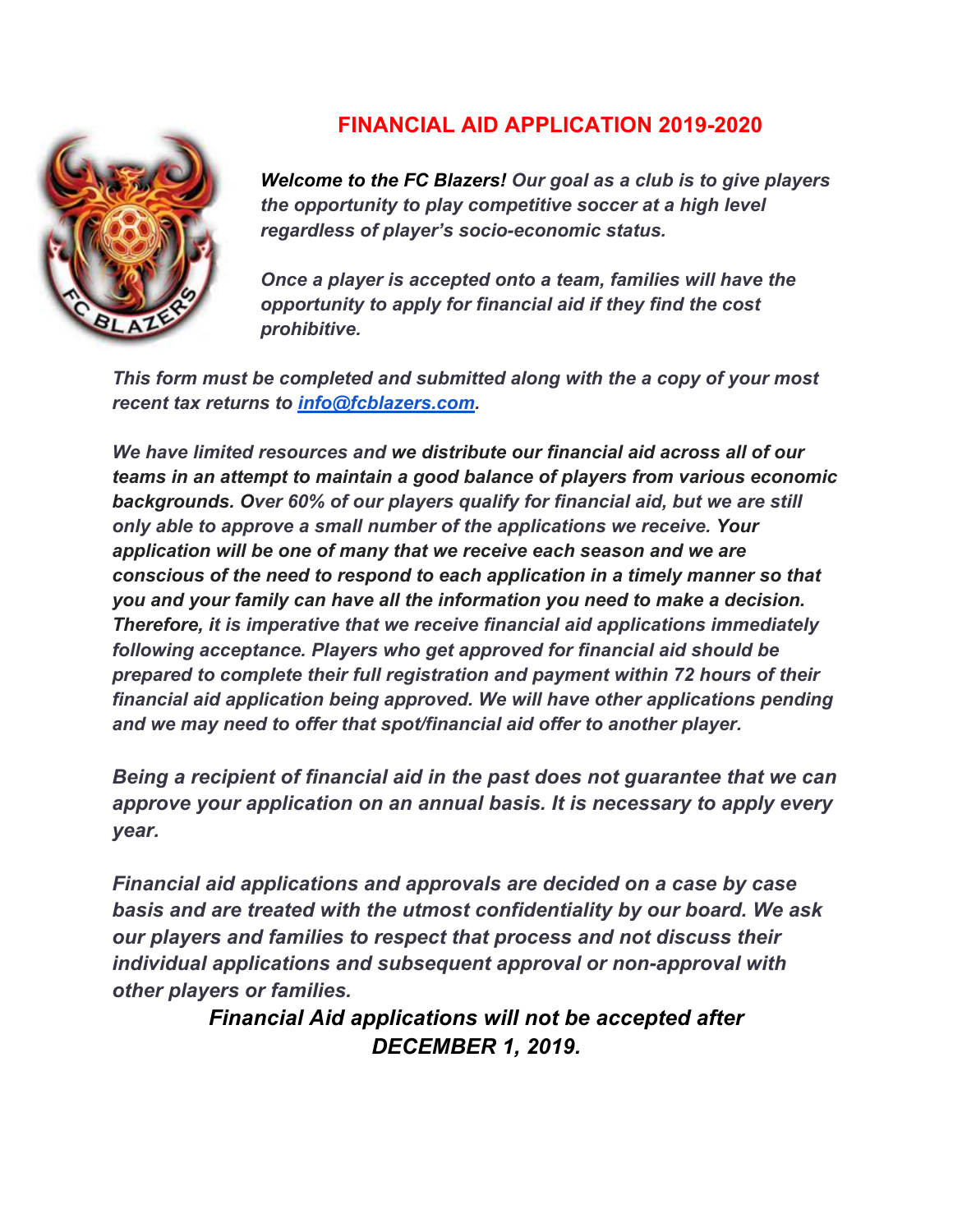**Please complete the form below and submit this form WITH a copy of your family's most recent tax returns to: \_\_\_\_\_\_\_\_\_\_\_\_\_\_\_\_\_\_\_\_\_\_\_**

**The Financial Aid Committee will contact your family following review of your application and tax returns.** 

| <b>Player Information:</b> |                                                           |                                                                                   |
|----------------------------|-----------------------------------------------------------|-----------------------------------------------------------------------------------|
|                            |                                                           |                                                                                   |
|                            |                                                           |                                                                                   |
|                            |                                                           |                                                                                   |
|                            |                                                           |                                                                                   |
|                            |                                                           |                                                                                   |
| <b>Parent Information:</b> |                                                           |                                                                                   |
|                            |                                                           |                                                                                   |
|                            |                                                           |                                                                                   |
|                            |                                                           |                                                                                   |
|                            | Mother's Name: $\frac{1}{\sqrt{2\pi}}$                    |                                                                                   |
|                            |                                                           |                                                                                   |
|                            |                                                           |                                                                                   |
|                            |                                                           |                                                                                   |
|                            | Annual Household Income: _____________________            |                                                                                   |
|                            | Number of people in the household:                        |                                                                                   |
|                            |                                                           | Tuition Fees: Family Contribution: \$__________ Requested Financial Aid \$_______ |
|                            | Please explain your reasons for requesting Financial Aid. |                                                                                   |
|                            |                                                           |                                                                                   |
|                            |                                                           |                                                                                   |
|                            |                                                           |                                                                                   |
|                            |                                                           |                                                                                   |
|                            |                                                           |                                                                                   |
|                            |                                                           |                                                                                   |
|                            |                                                           |                                                                                   |

*Parents/Players should be aware that when they apply for Financial Aid, they may not receive the full amount requested. Parents/Players should also be aware that families are responsible for the cost of player uniforms and any travel expenses associated with out of state tournaments.*